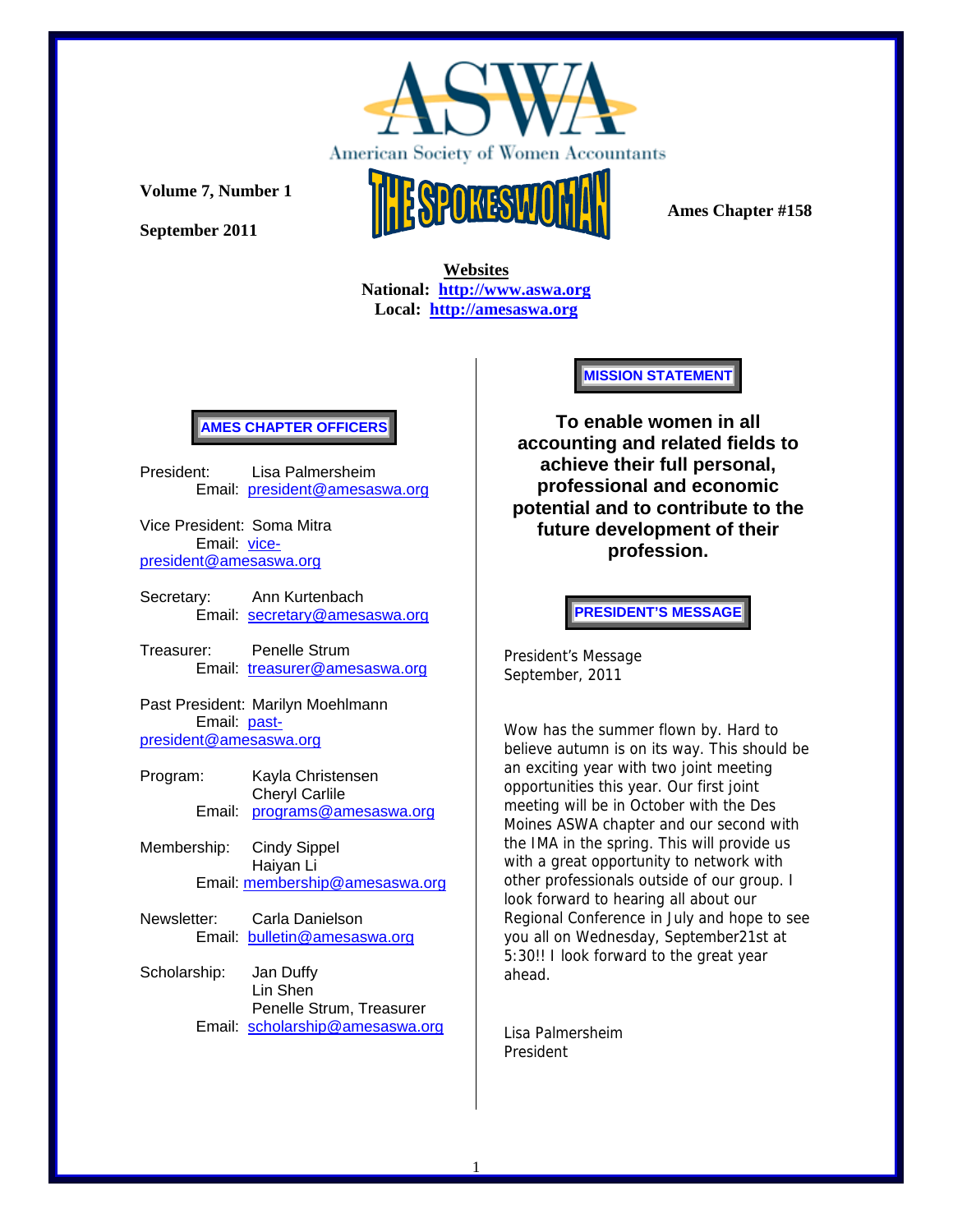

**September 2011** 



 **Ames Chapter #158** 

 **Websites National: http://www.aswa.org Local: http://amesaswa.org**



AGENDA – September 21, 2011

- 1. Call to Order
- 2. Quorum
- 3. Approval of Minutes
- 4. Treasurer's Report
- 5. Committee Reports

a. Membership b. Program Joint Meeting with Des Moines Chapter Joint Meeting with IMA

- c. Bulletin
- d. Scholarship
- e. Outreach
- 6. Old Business

a. Regional Conference Recap

b. Financial Literacy progress report – Karen Jacobson

7. New Business

a. 2011 ASWA Annual Business Meeting **Delegates** 

b. ASWA Membership Campaign Award

- 8. Announcements
- 9. Adjournment

**MEETING INFORMATION** 

| Date:   | Wed, September 21st 2011 |  |
|---------|--------------------------|--|
| Time:   | 6:00 PM                  |  |
| Dinner: | Pazzesco Pasta and       |  |

**Chophouse**

**Location: 6008 W. Lincolnway**

**Ames, IA**

**RSVP: An e-vite will be sent out**

**JUNE 2011 MINUTES** 

June Minutes American Society of Women Accountants Ames Chapter #158 Membership Meeting June 15, 2011

Call to Order: The June Membership Meeting of the Ames Chapter #158 was called to order by President Marilyn Moehlmann in Ames at 7:05 pm on Wednesday, June 15, 2011. Those in attendance were members Cheryl Carlile, Jan Duffy, Karen Jacobson, Ann Kurtenbach, Haiyan Li, Soma Mitra, Marilyn Moehlmann, Margaret Munson, Brenda O'Neall-Smith, Lisa Palmersheim, Stephanie Roscoe, Lin Shen, Kathy Strum, and Penny Strum. A quorum was present.

Minutes: Karen Jacobson moved and Lisa Palmersheim seconded that the May minutes be approved as corrected. Motion carried.

Treasurer's Report: Penny Strum presented the treasurer's report for May. The scholarships were paid. The accounts earned \$0.44 in interest. A raffle license has been obtained for the regional conference. There have been 43 registrations so far. The treasurer's report will be placed on file for review.

Committee Reports A. Membership: No report

B. Program: No report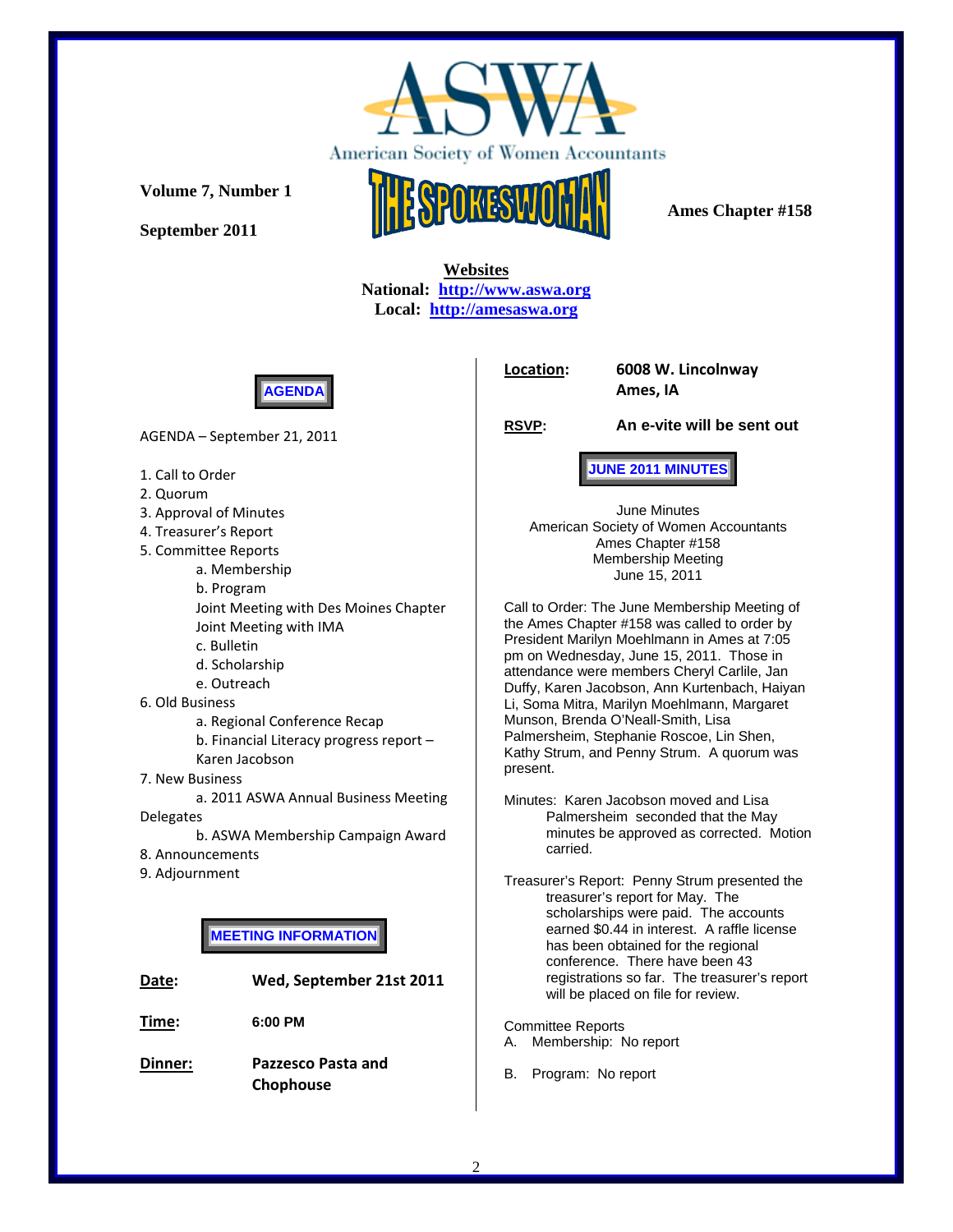

**September 2011** 



 **Ames Chapter #158** 

## **Websites National: http://www.aswa.org Local: http://amesaswa.org**

- C. Bulletin: Watch email for the bulletin reminder.
- D. Scholarship: Scholarships were paid. National sent a certificate for our scholarship recipient who won a scholarship from National.
- Old Business
- A. Outreach: Brenda O'Neall-Smith and Karen Jacobson are working on a financial literacy project for YSS and the Boys and Girls Club. Stephanie Roscoe reported that One Heart Equestrian Therapy is looking for new volunteers. Let Stephanie know if you are interested.
- B. Regional Conference: All committees met last week.
	- Program speakers have been confirmed for McGladrey and Robert Half.
	- Facilities Karen Jacobson and Cindy Sippel are working on signs for the speakers and the rooms. Moderators and monitors are needed for the sessions. Karen circulated a sign-up sheet and filled most of the slots.
	- Registration registration tables will be outside the Sun Room. Packets and CPE certificates will be available at the registration tables. Some volunteers may be needed. There will be a meeting at Hertz Farm Management on July 11 to prepare the packets. All members are encouraged to attend. There is a student rate of \$100 for the conference. Early bird registration has been extended to June 23.
	- Publicity Jan Duffy and Kate Mulder prepared a press release and email messages. The email message was sent to ISU Conference attendees. Jan has received the list from the Iowa Board and will send the message to that list. An announcement appeared in the June 14 Des Moines Register. Penny Strum and Stephanie Roscoe will deliver

brochures to businesses locally and in Marshalltown.

- Fun night entertainment, drinks, and hors d'oeuvres will be available in the M-Shop. Grandma Mojos Moonshine Revival will provide the entertainment.
- Corporate sponsors Kathy Strum reported that there are corporate sponsors at all levels.
- Hospitality Lisa Palmersheim is working with catering. The availability of the room block has been extended.
- Silent auction additional items are needed.
- Thursday night Karen Jacobson is coordinating a Thursday night dinner at Fuji Japanese Steakhouse for conference attendees. The cost of Thursday dinner is not part of the conference registration.

## New Business:

- A. The Outstanding Member Award for 2010- 2011 was presented to Stephanie Roscoe, Penny Strum, and Kathy Strum – the Regional Conference Executive Committee – for their outstanding work on conference organization.
- B. Thanks to outgoing officers and board members: President Marilyn Moehlmann recognized and thanked the 2010-2011 officers and board members.
- C. Installation of Officers: President Marilyn Moehlmann installed the 2011-2012 slate of officers -- President: Lisa Palmersheim; Vice

President: Soma Mitra; Secretary: Ann Kurtenbach; Treasurer: Penelle Strum; Past President: Marilyn Moehlmann; Program: Kayla Christensen Co-Chair; Program: Cheryl Carlile; Membership: Cindy Sippel, Co-Chair; Membership: Haiyan Li; Newsletter: Carla Danielson; Scholarship: Jan Duffy Co-Chair; Scholarship: Lin Shen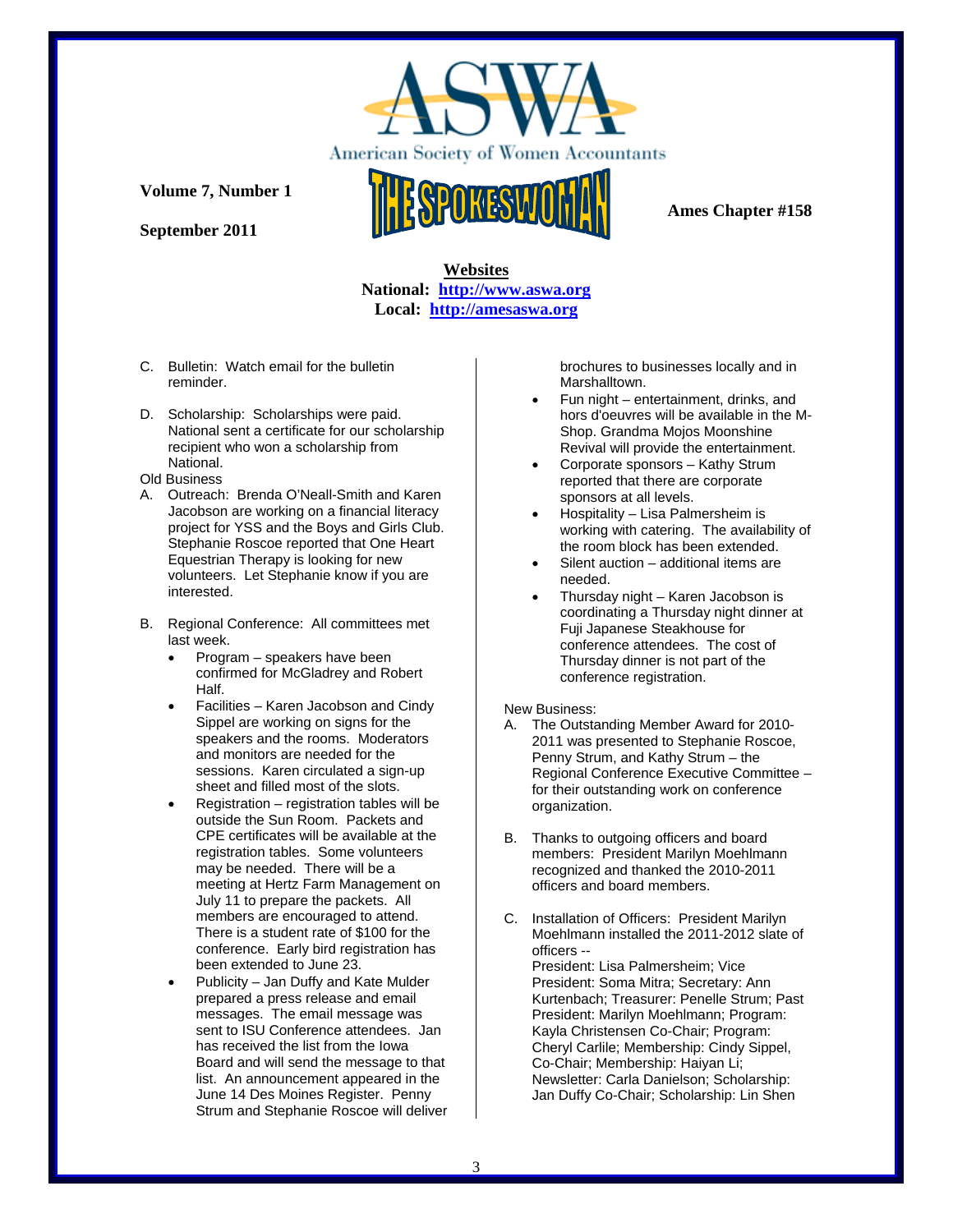

**September 2011** 



 **Ames Chapter #158** 

 **Websites National: http://www.aswa.org Local: http://amesaswa.org**

Co-Chair; Scholarship: Penelle Strum Treasurer.

Announcements: None. Adjournment: Meeting adjourned at 8:25 pm. Respectfully submitted, Margaret Munson, Secretary

**JUNE 2011 PLANNING MEETING NOTES** 

American Society of Women Accountants Ames Chapter #158 Planning Meeting Notes June 15, 2011

The 2011-2012 planning meeting began at 8:25 pm on June 15, 2011 in Ames Those in attendance were members Cheryl Carlile, Jan Duffy, Karen Jacobson, Ann Kurtenbach, Haiyan Li,

Soma Mitra, Marilyn Moehlmann, Margaret Munson, Brenda O'Neall-Smith, Lisa Palmersheim, Stephanie Roscoe, Lin Shen, Kathy Strum, and Penny Strum.

Goals from 2010-2011 were reviewed and adopted as the 2011-2012 goals.

- 1. Net 3 new members and 90% retention.
- 2. 50% attendance on average at meetings (Number of attendees including guests / number of members >= 50%)
- 3. Seven meetings with CPE

Meeting location. Members like Pazzesco and several other potential locations were mentioned – Legends, Pizza Ranch, Café Shi, Bufords. The Program committee will look into possible locations and consider some variety in meeting location.

Meeting dates: September 21 October 19 (Ames Chapter hosts the joint meeting with the Des Moines chapter) November 16 December 21 January 18 February 15 March 21 April 18 May 16 June 20

Meeting ideas: Things that are changing in accounting – Jan Duffy has a list of ten topics. Utility regulation Goal setting IFRS Behavioral Interviewing Tax Update

**SCHOLARSHIP NEWS** 

None

**UPCOMING MEETINGS** 

 Oct. 19 Joint Meeting with the Des Moines Chapter ASWA ‐ Hosted by Ames Chapter

Program Topic: "Revenue Recognition ‐ What's Coming with IFRS" presented by our own Jan Duffy

Location to be determined. Committee is looking for a meeting place in Ankeny.